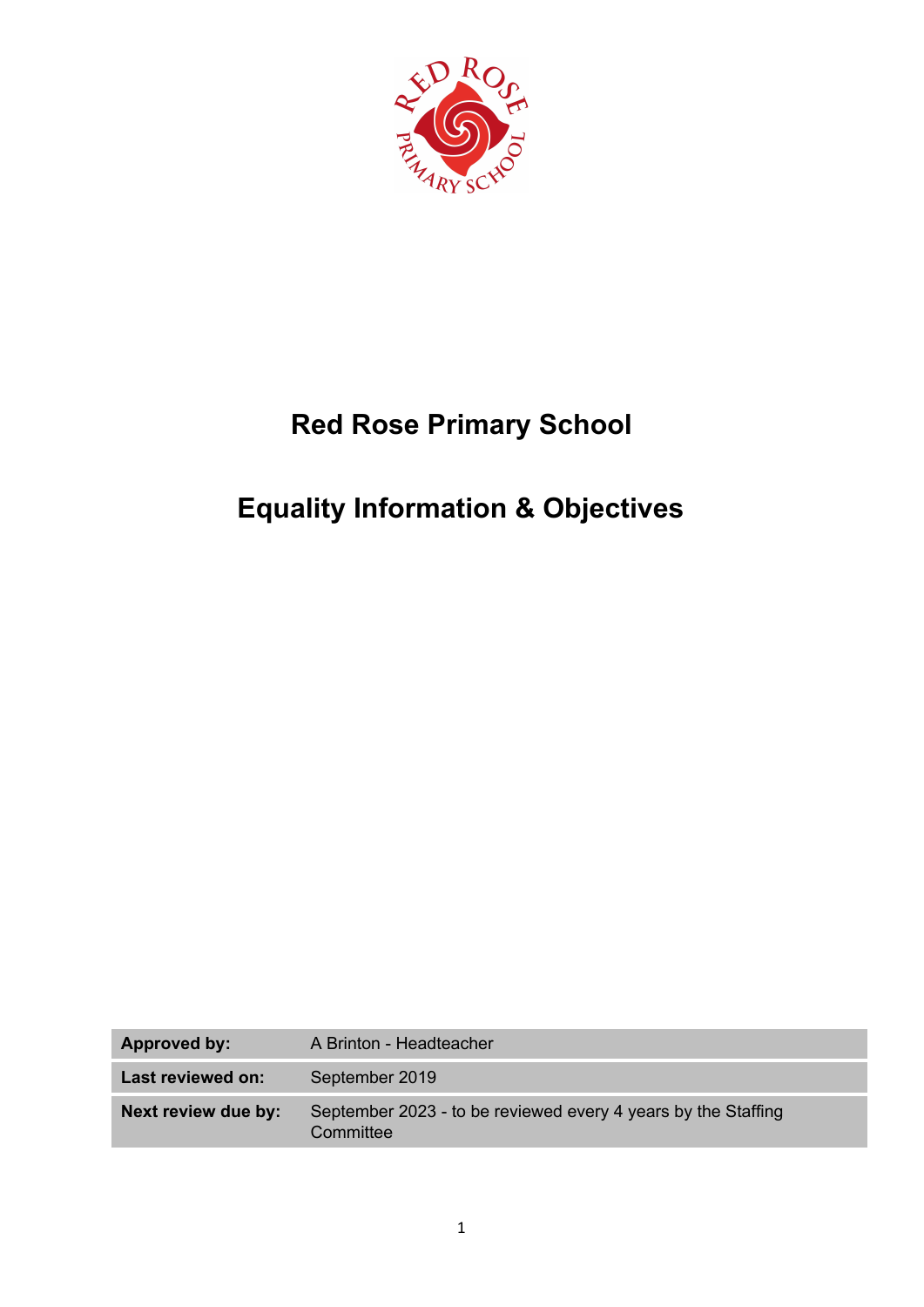

# **Equality Information and Equality Objectives for Red Rose Primary School**

# **Equality Act 2010 Red Rose Primary Schools' provision of the public sector equality duty**

# **Date: October 2019**

We in Red Rose Primary School are committed to equality. We aim for every pupil to fulfil their potential no matter what his/her background or personal circumstances.

We maintain the aim of embedding principles of fairness and equality across our entire curriculum, in assemblies and acts of collective worship, in break and lunchtimes, in pastoral support and in before and after school activities.

We must under the general duty of public sector equality duty, in the exercise of our functions, have due regard to the need to:

- $\checkmark$  Eliminate discrimination, harassment, victimisation and any other conduct that is prohibited under the Act.
- $\vee$  Advance equality of opportunity between persons who share a relevant protected characteristic and persons who do not share it;
- $\checkmark$  Foster good relations between persons who share a relevant protected characteristic and persons who do not share it.

This will apply to all pupils, staff and others using the facilities. We will give relevant and proportionate consideration to the public sector equality duty.

The protected characteristics for the schools provisions are:

- Disability
- Gender reassignment
- Pregnancy and maternity
- Race
- Religion or belief
- $\bullet$  Sex
- Sexual orientation
- Age (only applicable to staff, not pupils)
- Marriage and Civil Partnerships (only applicable to staff, not pupils)

Age and marriage and civil partnership are NOT protected characteristics for the schools provisions for pupils.

We will have **due regard** to advancing equality of opportunity including making serious consideration of the need to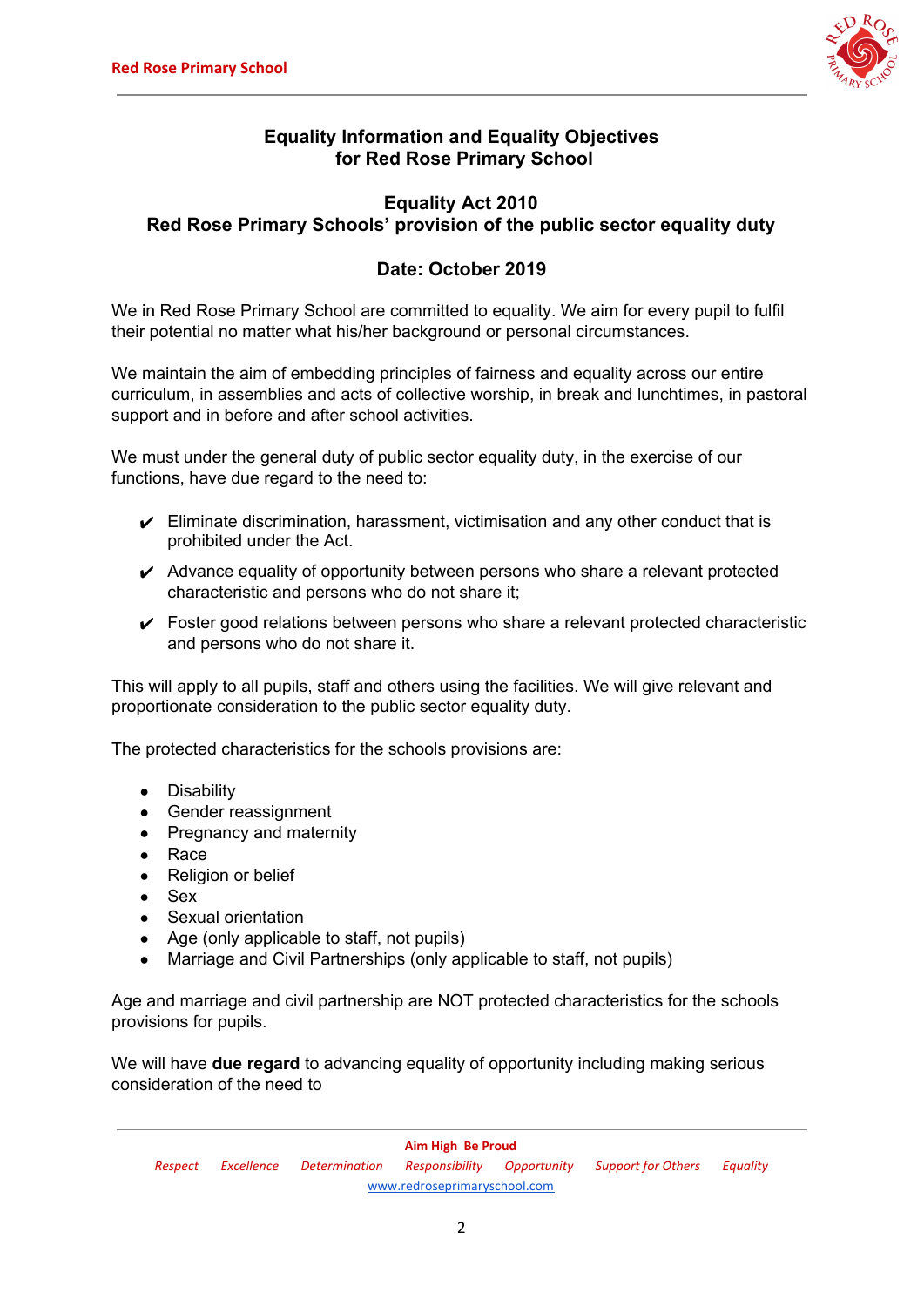

- remove or minimise disadvantages suffered by persons who share a relevant protected characteristic that are connected to that characteristic;
- take steps to meet the needs of persons who share a protected characteristic that are different from the needs of persons who do not share it;
- encourage persons who share a relevant protected characteristic to participate in public life or in any activity in which participation by such persons is disproportionately low.

We will take into account the six Brown principles of 'due regard'

- **● awareness –** all staff know and understand what the law requires
- **● timeliness** implications considered before they are implemented
- **● rigour –** open-minded and rigorous analysis, including parent/pupil voice
- **● non-delegation –** the PSED cannot be delegated
- **● continuous –** ongoing all academic year
- **● record-keeping –** keep notes and records of decisions & meetings

We welcome the opportunity to be transparent and accountable. To this end we fulfil the specific duties of the Act by:

- $\mathcal V$  publishing our equality information
- $\boldsymbol{\nu}$  publishing our equality objectives

We aim to make the information accessible, easy to read and easy to find.

#### *Equality Information:*

We maintain confidentiality and work to data protection principles. We publish information in a way so that **no pupil or staff member** can be identified.

| Age                           | Figures change – we comply with our equality<br>duty.                                                                                 |
|-------------------------------|---------------------------------------------------------------------------------------------------------------------------------------|
| <b>Disability</b>             | 100% staff gave information.<br>0% of staff recorded a disability.<br>We ensure reasonable adjustments are made<br>where appropriate. |
| Gender reassignment           | We support any staff member towards gender<br>reassignment.                                                                           |
| Marriage & civil partnerships | Figures change – we comply with our equality<br>duty.                                                                                 |
| Pregnancy and maternity       | Figures change – we comply with our equality<br>duty.                                                                                 |
| 'Race' / ethnicity            | 100% staff gave information                                                                                                           |

### **Staff & Governors:**

**Aim High Be Proud** *Respect Excellence Determination Responsibility Opportunity Support for Others Equality* [www.redroseprimaryschool.com](http://www.redroseprimaryschool.com/)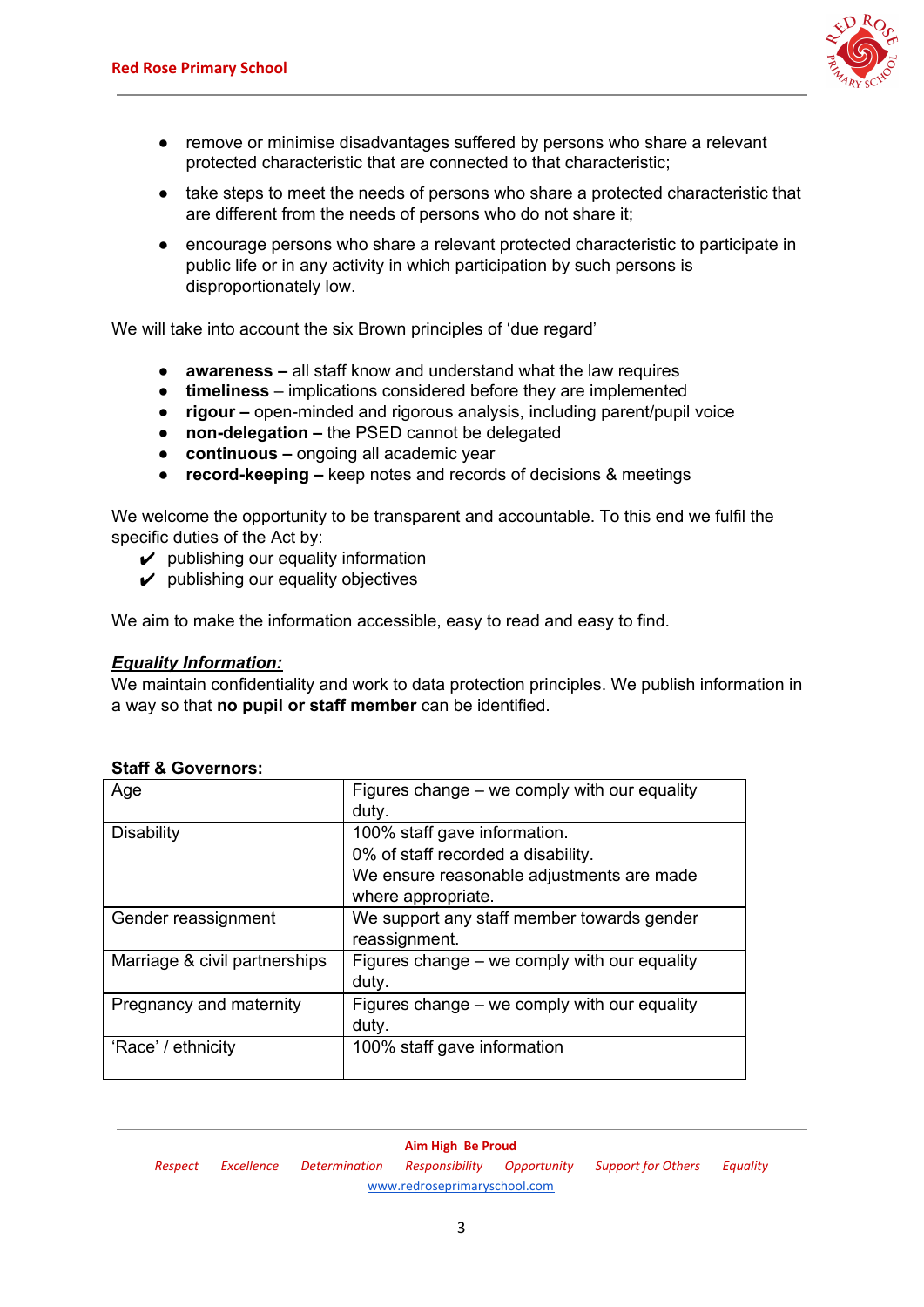

| Religion and Belief / no belief | % staff gave information                          |
|---------------------------------|---------------------------------------------------|
|                                 | Our staff profile comprises:                      |
|                                 | Christian, Church of England, Roman Catholic,     |
|                                 | Agnostic                                          |
| Sex – male/female               | 94% female                                        |
|                                 | 6% male                                           |
| Sexual orientation              | We support all staff members regardless of sexual |
|                                 | orientation                                       |

**Pupils:**

| Age                                        | We have pupils aged from 4 to 11 years old in our<br>school.                                                                                                                                                             |
|--------------------------------------------|--------------------------------------------------------------------------------------------------------------------------------------------------------------------------------------------------------------------------|
| <b>Disability</b>                          | 100% pupil gave information.<br>Or alternatively "Our numbers are so small it would<br>not be appropriate to publish this information"<br>We ensure reasonable adjustments are made<br>where appropriate.                |
| Gender reassignment                        | We support any pupil towards gender<br>reassignment.                                                                                                                                                                     |
| Pregnancy and maternity                    | We comply with our equality duty and have<br>planned to deliver education on site if and when<br>required, or offer a place at the Young Parent<br>Group run by the SEND & Inclusion Service.                            |
| 'Race' / ethnicity                         | 100% pupil gave information<br>Our pupil profile comprises: White British, Dual<br>Heritage, Black African, Indian, Chinese,<br>Pakistani, White-European, Asian and White-Irish<br>etc.                                 |
| EAL (English as an<br>Additional Language) | <b>3% EAL</b><br>Our numbers are so small it would not be<br>appropriate to publish this information                                                                                                                     |
| Religion and Belief / no belief            | 100% pupil gave information<br>Our pupil profile comprises:<br>Christian, Muslim, Sikh, No religion.<br>(complete as appropriate)<br>Our numbers are so small it would not be<br>appropriate to publish this information |
| <b>SEND</b>                                | 34 pupils identified with a Special Educational<br>Need.                                                                                                                                                                 |
| Sex - male/female                          | 48% female<br>52% male                                                                                                                                                                                                   |
| Sexual orientation                         | We support all pupils regardless of sexual<br>orientation                                                                                                                                                                |

*Respect Excellence Determination Responsibility Opportunity Support for Others Equality* [www.redroseprimaryschool.com](http://www.redroseprimaryschool.com/)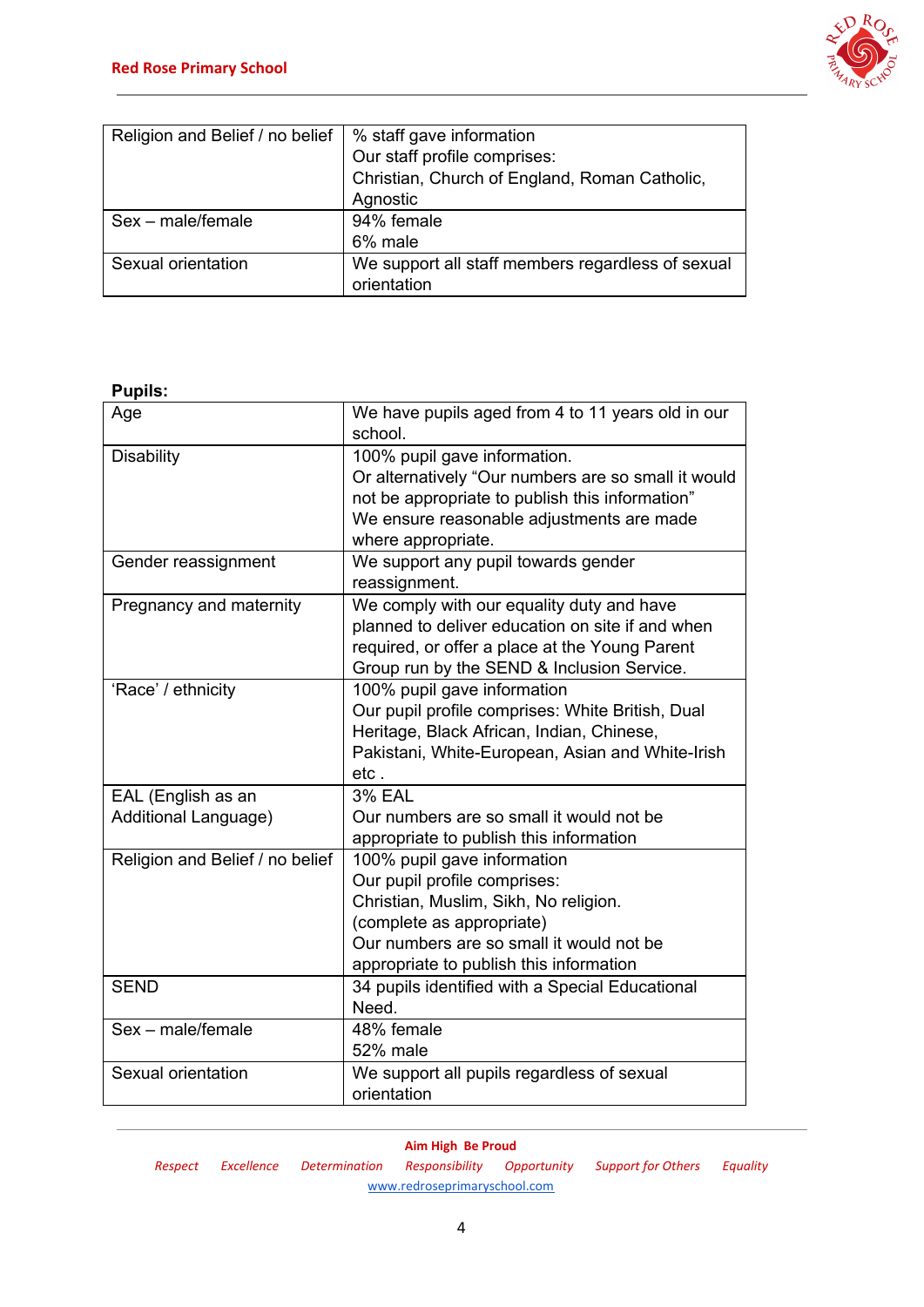

**We will update our equality information at least annually and publish on the school website.**

### *Equality Objectives 2019 – 2023*

Our equality objectives are:

- 1. To monitor and analyse pupil achievement by race, gender and disability and act on any trends or patterns in the data that require additional support for pupils.
- 2. To raise levels of attainment in core subjects for vulnerable learners
- 3. To review levels of parental and pupil engagement in learning and school life, across all activities to ensure equity and fairness in access and engagement.
- 4. To promote understanding and respect for differences
- 5. To provide training for all staff and governors on equality and diversity.

#### **We will update our equality objectives every four years and publish them on our school website.**

#### **We will review progress on these objectives annually and this paperwork will be held within school.**

We adopt a whole school approach to equality and consider it important for pupils to learn about equality and human rights. We adhere to the Equality and Human Rights Commission (EHCR) statement:

*'To reap the full benefits of equality and human rights education, it is essential to teach topics in an environment which respects the rights and differences of both students and teachers. Without an equality and human rights culture within the classroom and school as a whole, learning about these topics can at best appear irrelevant, and at worst, hypocritical. The respect and tolerance it teaches will help staff and students create a healthier, happier, fairer school culture, and could lead to reductions in bullying and other negative behaviour, and improvements in attainment and aspirations.*

Though the Act refers to 'race', the use of ethnic/ cultural origin, background or heritage is often more appropriate

| Headteacher:               | <b>Mrs Angela Brinton</b> |
|----------------------------|---------------------------|
| <b>Chair of Governors:</b> | <b>Mrs Vicki Jowett</b>   |
| Date:                      | October 2019              |